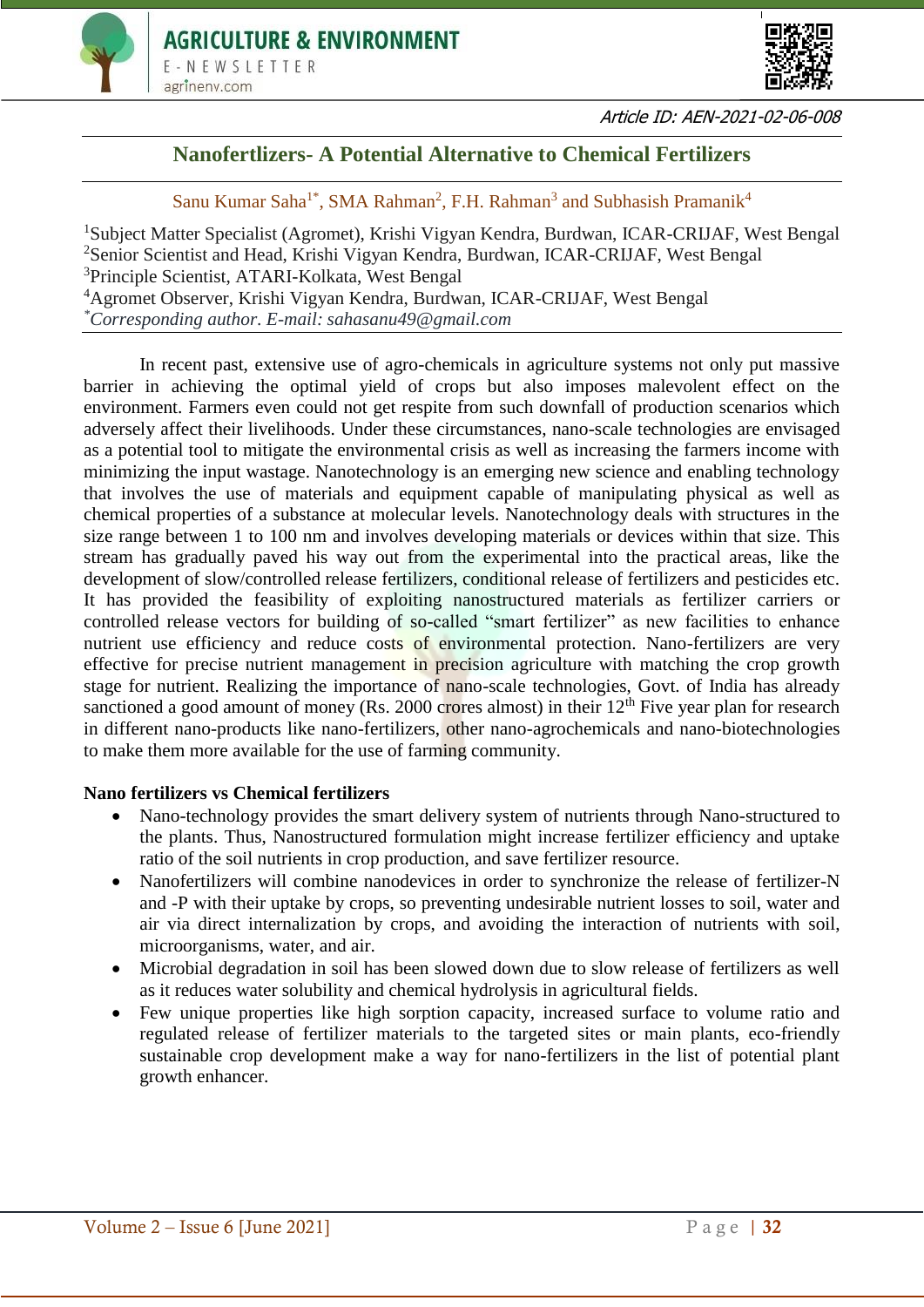



#### **Absorption of Nano-Fertilizers in Plant System**

Controlled release of nano-fertilizers make them more effective in reaching plant system as compared to traditional fertilizers. These feature of nano-scaled fertilizers can be considered as smart fertilizers in terms of providing adequate nutrients to the plant. As a result, nutrient management in plants in the form of enhancing nutrient use efficiency and minimizing leaching of nutrients contaminating underground water could be achieved. Few bio-sensors are sometimes incorporated with nano-fertilizers which release active nutrient ingredient in response to critical need of crops or in case of any stress biotic or abiotic etc. These indirectly help in curtailing the waste of fertilizer in agricultural crop production. Many scientists are of the opinion that root systems of plants particularly root hairs are highly porous to nano-structured materials as compared to traditional chemical fertilizers (Fig. 1). Therefore, application of even less amount of nano-fertilizers will be highly crucial in determining the final yield of crop plants.



#### **Fig 1. Schematic diagram of entry of nanofertilizers in the plant system (Adapted from Calaby-floody et al 2017)**

Few specifically designed nano materials like silica nanoparticles and Carbon nanotubes etc. are also very user-friendly tools for transporting and delivering nutrient materials through target based approach. Experiments carried out in Faba bean reported that nano-scaled fertilisers could easily penetrate the foliage or canopy system in plants in large quantity than that of foliar application of conventional fertilizers. In contact with nano-fertilizers stomatal openings might favour the uptake of more amount of nano particles in the leaves thereby reducing fertilizer loss as well as environmental pollution to a great extent.

Synthesis of Nano-fertilizers Generally two approaches are followed during nano-particle synthesis- Top-down approach and Bottom Up approach. Top-down approach mainly includes the mechanical or physical grinding, milling, crushing of large, bulky conventional materials into powdery product at first and then to nano-sized elements. On the other hand, entirely reverse procedure is utilized in case of bottom up approach to form nano-structured materials. For bottom up approach, atom level elements are subjected to different chemical and biological processes like precipitation, sol-gel, hydrothermal (for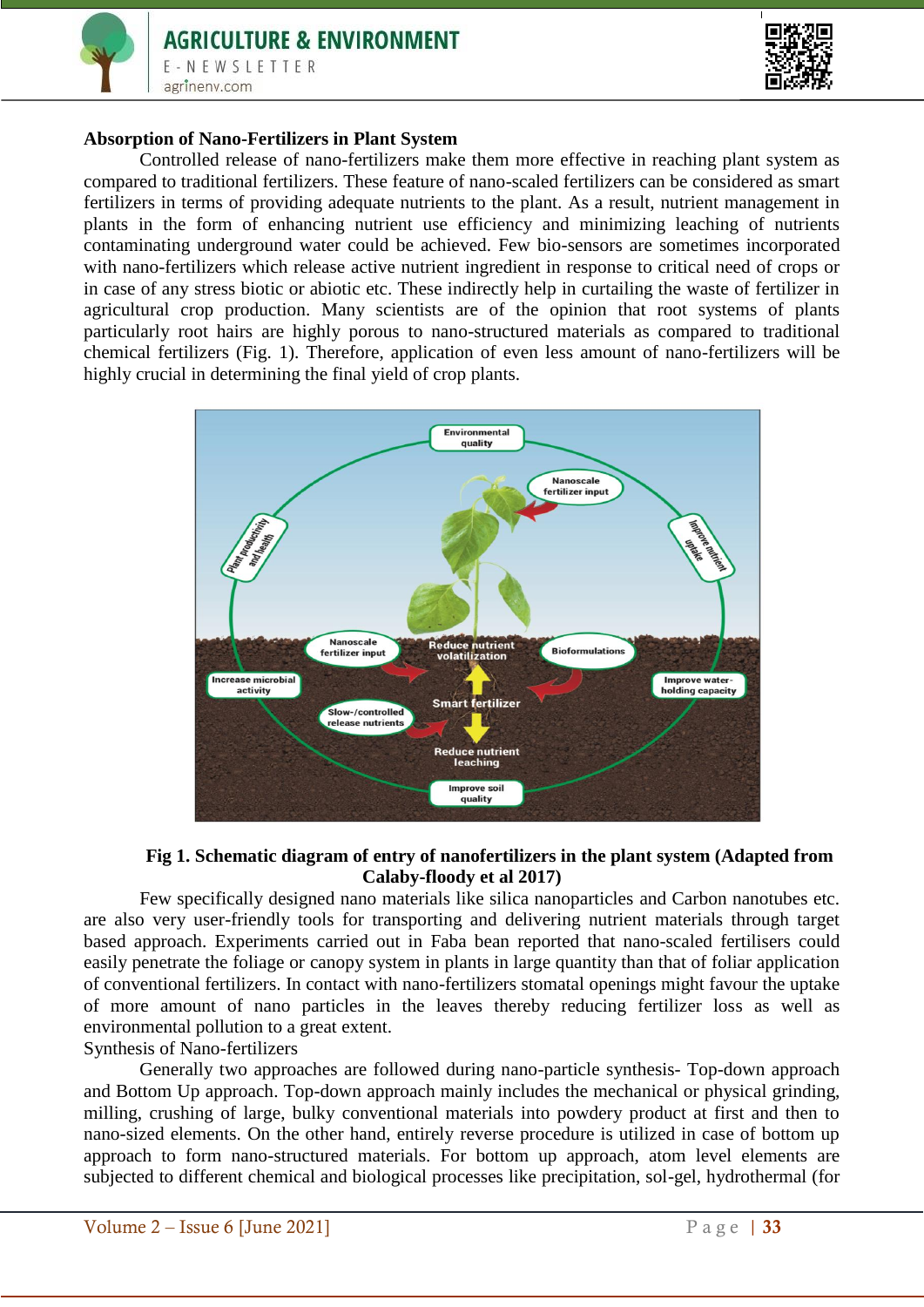



liquid phased molecules) and aerosol processes, hydrolysis (for gaseous phase molecules) to form clusters which gradually converted into the shape of nano-structured materials by time (Fig. 2). Likewise, nano-fertilizers are prepared through both physical and bio-chemical methods whereas large traditional available materials are grounded and crushed to attain nano-scaled fertilizers and biochemical approaches are implemented to develop effective nano-formulations.



### **Fig 2. Formation of NPs from bulky and molecular materials using Top Down and Bottom up appraoch**

Nanotechnology has crucial role to play in developing effective nano-formulations of fertilizers. These nano-fertilizers can even be successfully utilized in lieu of traditional chemical fertilizers. For example, grinding of urea physically and then mix the grounded product with most common biofertilizers may act as an effective nano-fertilizers. Additional advantage of these mixing is associated with the slow release nature of nutrients taking a long period of time in agricultural field. Soil borne humic acid or by-products like ammonium humate, waste products, peat, tar, ammonia, urea and other synthetic fertilizers may deliver nano-scaled fertilizers through proper recycling and processing. Nano-nitrogen or phospate can be derived from urea or calcium phosphate deposition on calcium cynamide though natural year-long processes.

# **Encapsulation of fertilizer in nanoparticles**

Fertilizers are often encapsulated within nanoparticles. Nano encapsulated agrochemicals should be designed in such a way that they possess all indispensable properties such as effective concentration (with high solubility, stability and effectiveness), timely controlled release in response to certain stimuli, enhanced targeted activity and less Eco toxicity with harmless and effortless mode of delivery thus avoiding repetitive application (Nair et al 2010). Slow release of nano-fertilizers mainly depends on the water solubility, microbial degradation and chemical hydrolysis processes, whereas, in case of controlled release fertilizers, soluble nutrient materials are coated with nanoparticles that limit the exposure of active nutrient material to water or release the resultant nutrient to solution by diffusion. Coating and binding of nano and sub-nano composites are able to regulate the release of nutrients from the fertilizer capsule (Liu et al, 2006). Such nano-fertilizers offer a greater absorption capacity and nutrient use efficiency to the plant.

The process of encapsulation of nutrients with nanomaterials can be performed in three ways (Fig. 3). These are stated below—

- Nutrients encapsulated in nano-porous material
- Nutrient particles coated with a thin polymer film
- Nutrients encapsulated within the nanomaterials of varying nature and chemical composition
- Nutrients delivered in the form of nano-emulsion or in nano-scale dimension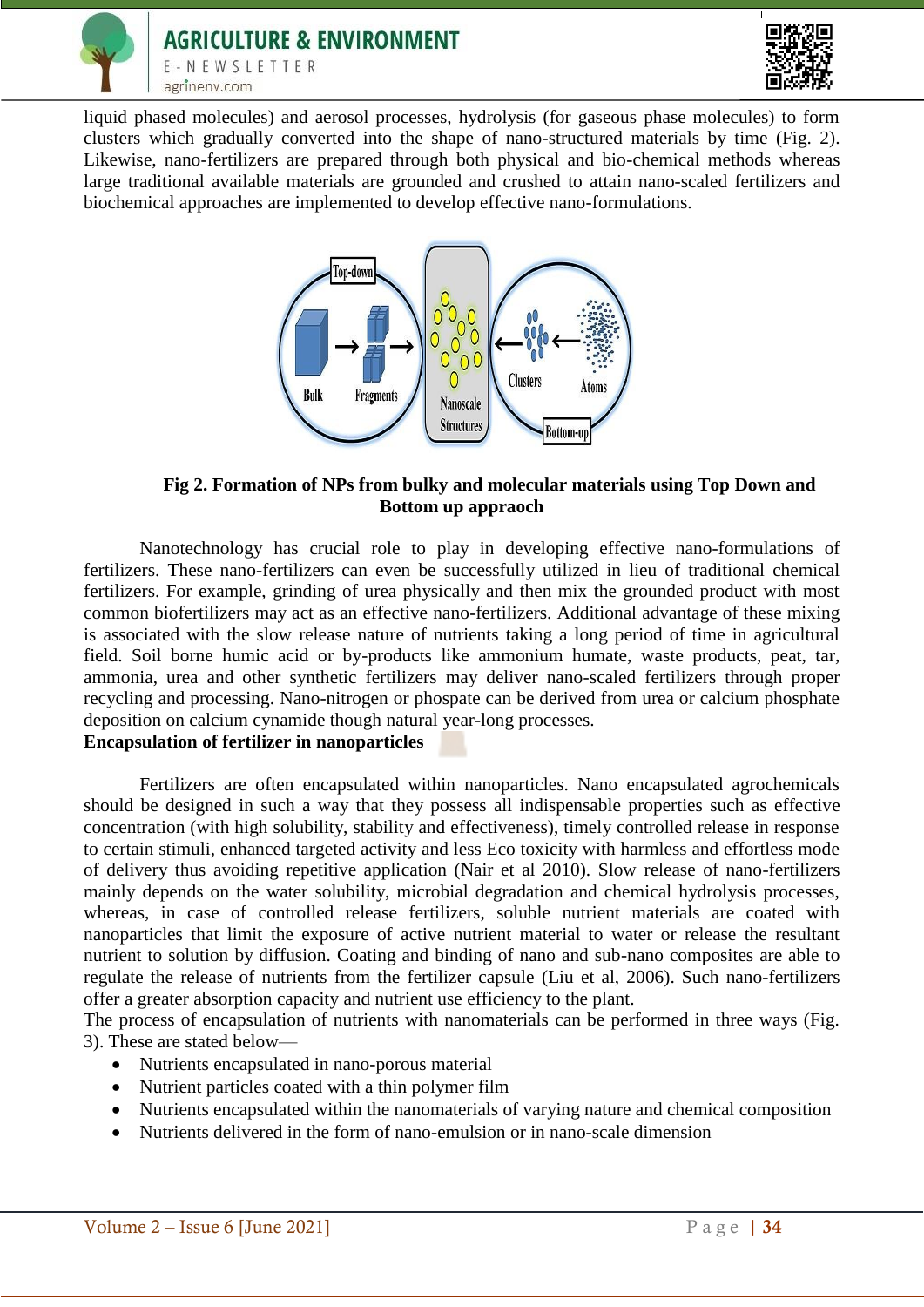





**Fig. 3: Encapsulation process of fertilizers in nano-materials**

Encapsulation of chemical fertilizers with nano-particles has several advantages as it provide precautionary protection, decreases the solubility of nutrients, reduce the direct contact of active ingredients with agricultural workers and finally reduces the run off rate of nutrients in environment. A Nano-sized nutrient eventually improve the nutrient solubility, helps in dispersion of insoluble nutrients in soil and finally increases the nutrient efficiency from crop production perspective.

## **Worldwide recently adopted Nano-fertilizers**

Some of the approved nano-fertilizers accepted globally till today and their manufacturers are provided in Table 1.

| Approved nano-fertilizers in | <b>Manufacturing Companies</b> | Country |
|------------------------------|--------------------------------|---------|
| the world                    |                                |         |
| Nano-Micronutrient           | Shan Maw Myae Trading Co.      | India   |
|                              | Ltd.                           |         |
| Biozar Nano-Fertilizer       | Fanavar Nano-                  | Iran    |
|                              | PazhooheshMarkazi Company      |         |
| Nano Calcium                 | AC International Network Co.   | Germany |
|                              | Ltd.                           |         |
| Nano Green                   | Nano Green Sciences, Inc.,     | India   |

#### **Table 1: Approved nano-fertilzers and their manufacturing communities in different countries**

#### **Role of Nano-Fertilizers in agricultural production systems**

Scientists believe that zinc nano-fertilizers are responsible for robust plant growth (shoot and root system) and increase the leaves' chlorophyll content. These nano products help in reduction in the requirement of conventional chemical fertilizer by 50 per cent, raise crop production by 15-30 per cent, improves soil health and cuts emission of greenhouse gases. The amendment of zinc nanofertilizers in place of chemical fertilizers significantly increased the yield of peanuts. Lin and Xing (2008) reported that zinc oxide nanoparticles were shown to enter the root tissue of ryegrass and improved the germination.

In another instance, Nano-fertilizers also reduce the crop cycle period and increase crop yield, thus helping in contingent crop planning under changing climate conditions. Incorporation of nanoparticles carrying NPK (nitrogen, phosphorus, and potassium) in the maize cropping system showed an increase in grain yield and reduced the crop cycle of maize by 31 days. Similar results were obtained in the wheat based cropping systems also. SharmilaRahale (2011) studied the PO4 release pattern of surface modified using various nanoclays and zeolite in a percolation reactor. Nano- formulations have been shown to release phosphate for an extended period of 40- 50 days and the conventional fertilizer let out nutrients only upto 10- 12 days.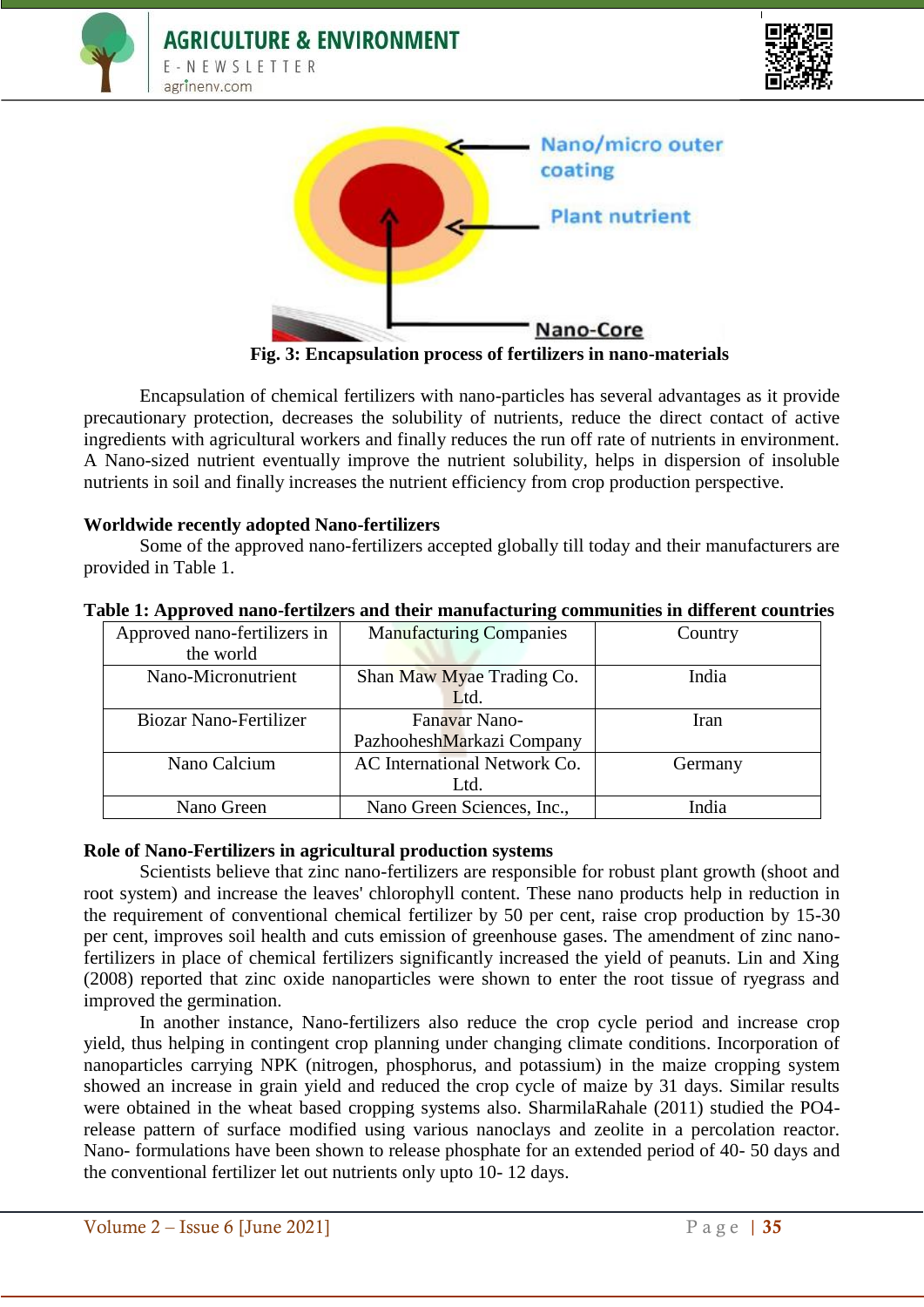

These nano-fertilizers were also found to promote the development of plant root systems in rice seedlings. These nano-fertilizers also improve seed production of vegetables. Similarly, carbon nanotubes containing fertilizers were reported to decrease the days to germination. Khodakovskaya *et al.,* (2009) demonstrated that carbon nano tubes (CNTs) exposed seeds germinated up to two times faster than control seeds and the seedlings weighed more than twice as much as the untreated plants. Further, they also reported that CNTs could effectively penetrate seed coat, thereby influencing the seed germination and plant growth

Apart from enhancing growth attributes, nano-fertilizers significantly influences the pestdisease incidence in crop plants also. Experiment conducted by Mahmoodzadeh et al (2006) recorded significant reduction in the incidence of rice blast and tomato spray mold with a correspondent 20% increase in grain weight was observed using TiO2 nano-particles due to its growth promoting effect.

## **Barriers in using Nano-Fertilizers**

Although implications of nano-fertilizers in crop production scenarios are extremely high, yet, it has some limitations worth mentioning before adopting in farmer's field. Lack of sound knowledge, absence of adequate authentic literature, research gaps and less practical implementation causes great setbacks for nano-fertilizer development in the world. Some of the negatives associated with the use of nano-fertilizers for agricultural production are given below.

- The high cost of nano fertilizers
- Lack of production and supply of nano fertilizers in required quantities. This limits the wider scale adoption of nano-fertilizers as a source of plant nutrients.
- Absence of proper nano-fertilizer risk management systems
- Standardization missing mostly in nano-fertilizer formulation process.
- Various research studies suggested that free radical formation can be triggered by different nanoparticles (Quantum dots, CNTs etc.). Nano-fertilizers can be easily taken up by the plants in large quantity which may initiate the formation of reactive oxygen species (ROS) in plant cell. Sometimes ROS can develop directly on the larger surface area to mass ratio of smaller nano-fertilizer materials. These ROS gradually accumulate in the plant cells which can cause inflammatory reactions, tissue changes and lipid-protien-DNA damage through release of free radicles in different cells. In this way, it can cause mechanical damage within the cells and finally trigger the oxidative stress in plants.

## **Conclusion and Future Prospect**

The emerging new science and enabling technology, equipped with nanodevices raises hope for new innovations in diversified field of science with special influence on agriculture. Nanofertilizers could enhance crop yields to several extent by minimizing the nutrient loss which may contribute in environmental pollution. However, the full potential of nano-fertilizers in the agricultural and food industry is yet to be realized and is gradually moving from laboratory towards the application regime. Concentrated research is required in the area of environment, crop improvement, disease management and efficient resource utilization for increasing the crop productivity and maintaining the sustainability of agriculture. The future of nano-fertilizers may follow one of two scenarios. In the first, nano-agrochemicals are considered as emerging contaminants and the development of the technology will remain limited. The second scenario will require the establishment of highly collaborative and interdisciplinary research to provide fair assessment of both risk and benefits so that the full potential of nano-fertilizers can be explored. Uniform norms and monitoring before commercialization of nano-fertilizers should be imposed globally before its use in agricultural crop production.